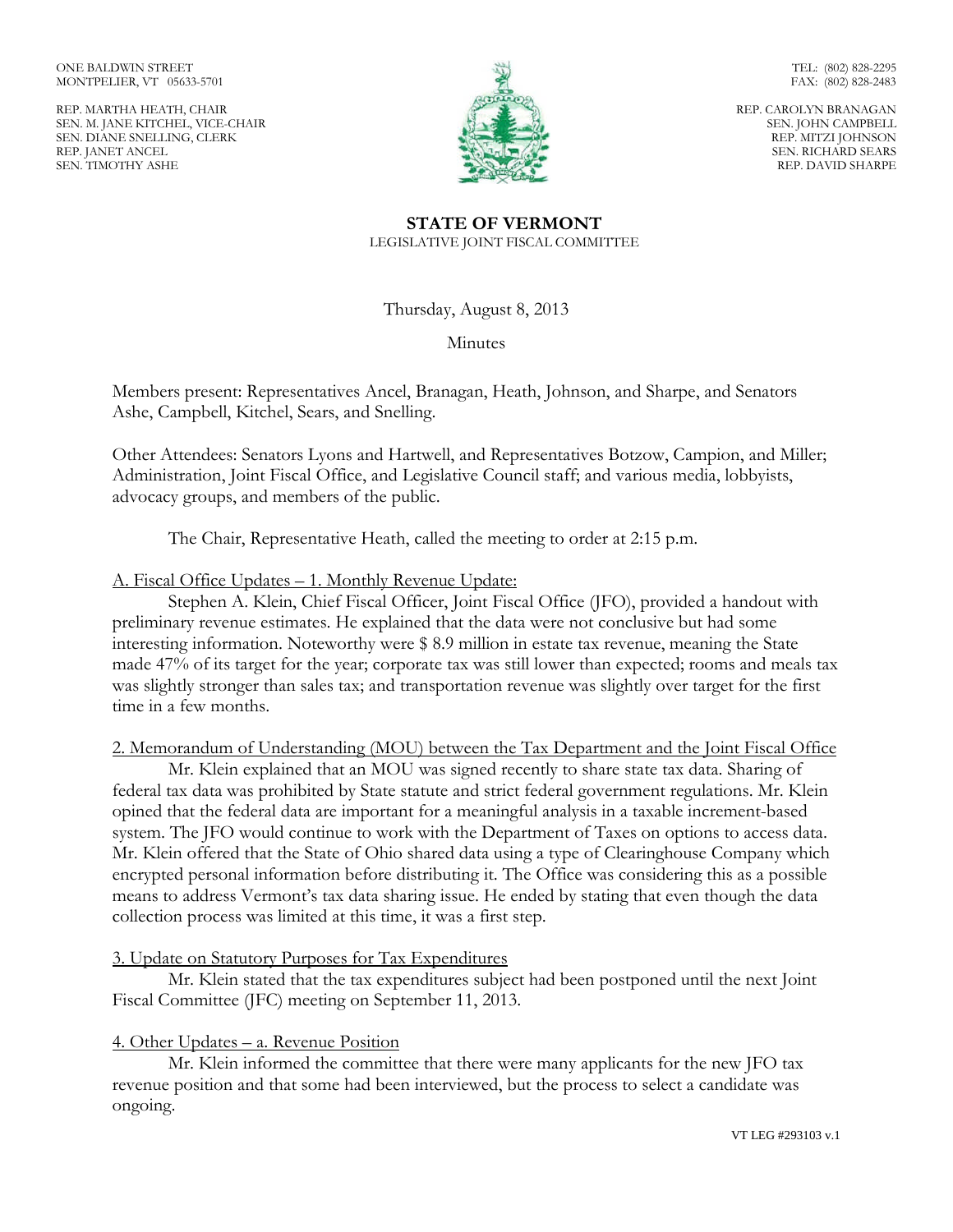#### b. Fiscal Focus Newsletter

Mr. Klein announced that the July Fiscal Focus newsletter was available online at the JFO website.

### c. Department of Financial Regulation (DFR) Receipts and Balance of Rainy Day Fund

Mr. Klein referenced a memo from DFR that explained an adjustment made to its July 2013 receipts report of \$238,392.00. He added that the adjustment would be accounted for in the FY2014 Budget Adjustment process (BAA), and it increased the Rainy Day fund to just over \$12 million.

# 5. Draft Policy on JFC Review of Web Portal Charges

Nathan Lavery, Fiscal Analyst, Joint Fiscal Office, explained that the intent of the draft policy was for Web Portal charges to receive a higher scrutiny than other requests within the grant process. Currently, these types of requests could be approved through the JFC 30-day review policy. The draft policy would mandate that the Office hold all requests until the next scheduled JFC meeting for a full review and vote. Mr. Lavery suggested that the Committee keep its current informal policy (a standing request of the same intent as the draft policy but still offering the flexibility for the Committee to approve grant changes quickly if it so desired). Representative Ancel agreed to maintain this approach. The Committee agreed to retain its current informal policy on Web Portal charges (a standing request to hold for the next JFC meeting).

There was a committee discussion and agreement that the JFO would initiate an iAnnotate group for the JFC as soon as possible to share information electronically through iPads.

### B. JFO #2634 Public Service Department Position Request

Chris Recchia, Commissioner, Public Service Department (PSD), referred to the grant packet sent to the Committee earlier and explained that the Department was requesting a new limited service position. Representative Heath questioned why the position was not requested during the FY 2014 budget process. The Commissioner explained that the position had new federal funding and was not tied to the Department's FY 2014 original funding request. The Department had interpreted the original grant to allow for an extension of a different work position but that was incorrect. The new position and funding would continue through August 2014, working through the State's energy grant program and the U.S. Department of Energy. The position would be dedicated to assisting the PSD on the Total Energy Standard report due to the legislature in 2014. The Department anticipates rehiring the same person from the previous funding and position because of familiarity with the project. Representative Heath asked how long the grant would continue. Commissioner Recchia stated the grant would continue as long as the U.S. Department of Energy funded this type of work, but the position was limited to one year of the funding. Senator Campbell moved to approve the request for the limited service position of grant JFO 2634, and Senator Snelling seconded the motion. The Committee approved the grant and position.

The Committee had a discussion on next Committee meeting dates and confirmed September 11, 2013 and November 21, 2013. A Legislative Briefing for the full legislature would occur on November 20, 2013.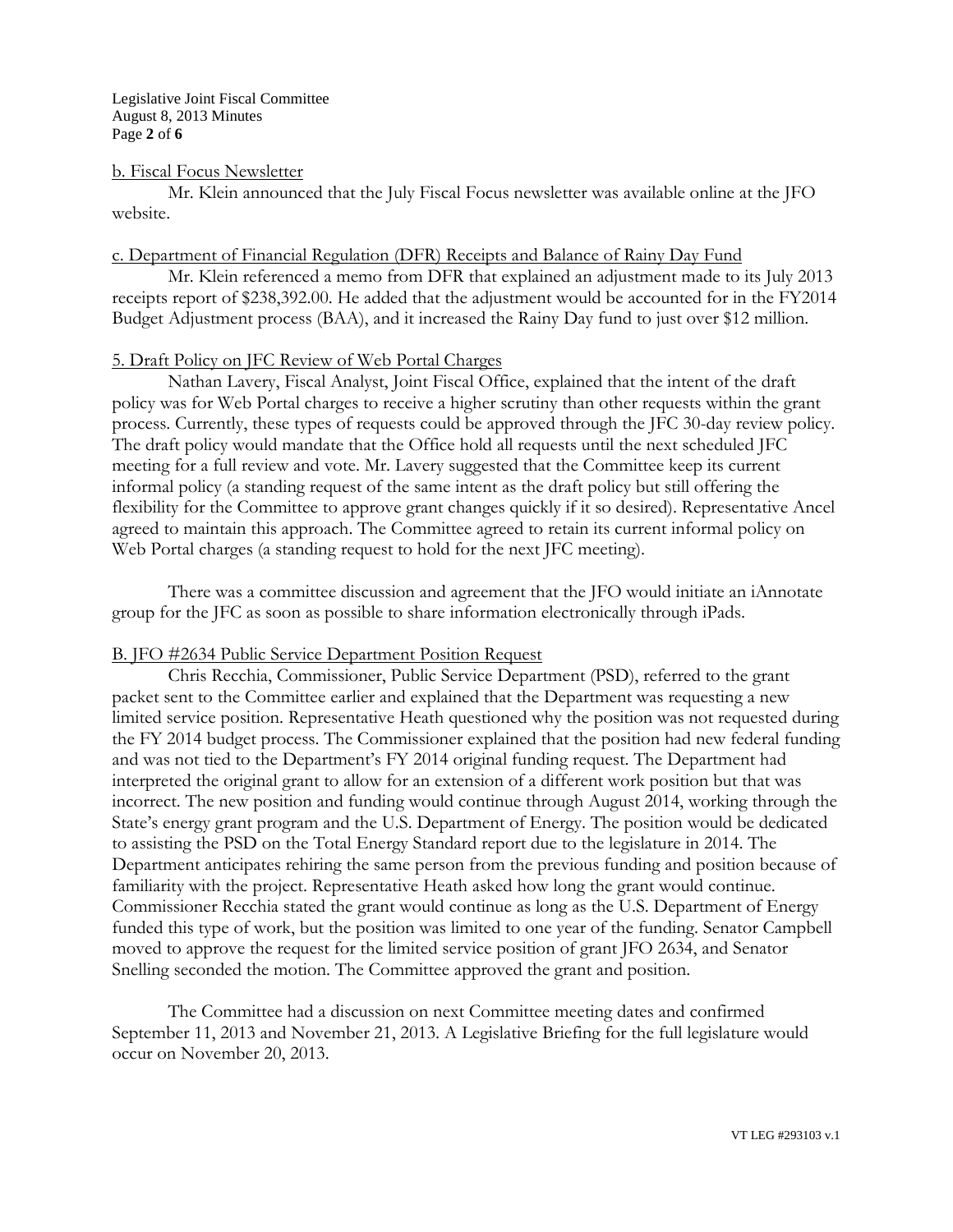Legislative Joint Fiscal Committee August 8, 2013 Minutes Page **3** of **6**

#### C. Vermont Veteran's Home (VVH) Update:

Jeb Spaulding, Secretary, Agency of Administration, introduced Mike Pulling, President, Health Care Management Associates, Inc. (HCMA), a consultant hired by the Administration to conduct an independent review of the Vermont Veterans' Home mandated by Sec. 53.1 of Act 1 of the 2013 session. He distributed the "Independent Review Management and Operations of the Vermont Veterans' Home" report and summarized Mr. Pulling's qualifications in performing the review work, and experience with the VVH as a former interim administrator and planning coordinator.

Mr. Pulling gave an overview of his company's credentials and then referred to a summary on page 32 of the report. He explained that the HCMA conducted many interviews on the concerns within staff and management of the facility in order to get a sense of the issues causing the failure of two federal inspections to date. Three other state approaches with a similar facility or facilities and high ratings were reviewed: the Maine Veterans' Homes, Charlotte Hall in Maryland, and Long Island State Veterans' Home.

Mr. Pulling commented that the new Deputy Administrator, Al Faxon, is well respected and skilled, suggesting that Mr. Faxon be utilized in a greater capacity. Mr. Pulling clarified for Representative Johnson that VVH had a call-out rate of 12% when other nursing homes within Vermont had a rate of 2-3%. Mr. Pulling specifically highlighted a Maine nursing home hybrid model of three possible successful models for the VVH to mirror. Senator Sears asked if staff at the Maine facilities were state employees. Mr. Pulling replied that the model was a private entity with no state employees but there was statutory language that allowed the employees to be in the state pension system. In addition, it could issue its own revenue bonds.

Mr. Pulling explained that he was asked to also address the possibility of whether the VVH was capable of closing. He stated there were other Vermont facilities, including Mount Anthony's and the Bennington Rehab that had open beds now capable of taking VVH residents. He concluded that it would not be easy to accomplish a closure of the VVH but still possible if it became necessary.

Mr. Pulling returned to the report and explained the recommendations. Senator Campbell inquired whether the renaming of the Deputy Administrator to Chief Executive Officer (CEO) fit within the traditional military naming convention of the Administrator being referred to as the Commandant. Mr. Pulling explained that the title Commandant was no longer used as a title, and that a fresh new title should help dispel past issues with former Commandants as well as allow women to be appointed to the position in the future. Secretary Spaulding informed the Committee that the current statute stated that the Administrator was also the Commandant, and, therefore, the Administration was recommending that the statute be revised to incorporate a new title. Representative Branagan showed concerns for creating a position around an individual in case that person leaves. Mr. Pulling replied that the recommendation for the new title was based on the premise that there would be future candidates that fit better into the position. Senator Campbell inquired why the current Deputy Administrator was not the Administrator as well. Mr. Pulling explained that the Administrator had to be licensed by the State and the current Deputy Administrator was not licensed. He added that because it was so expensive to be licensed in the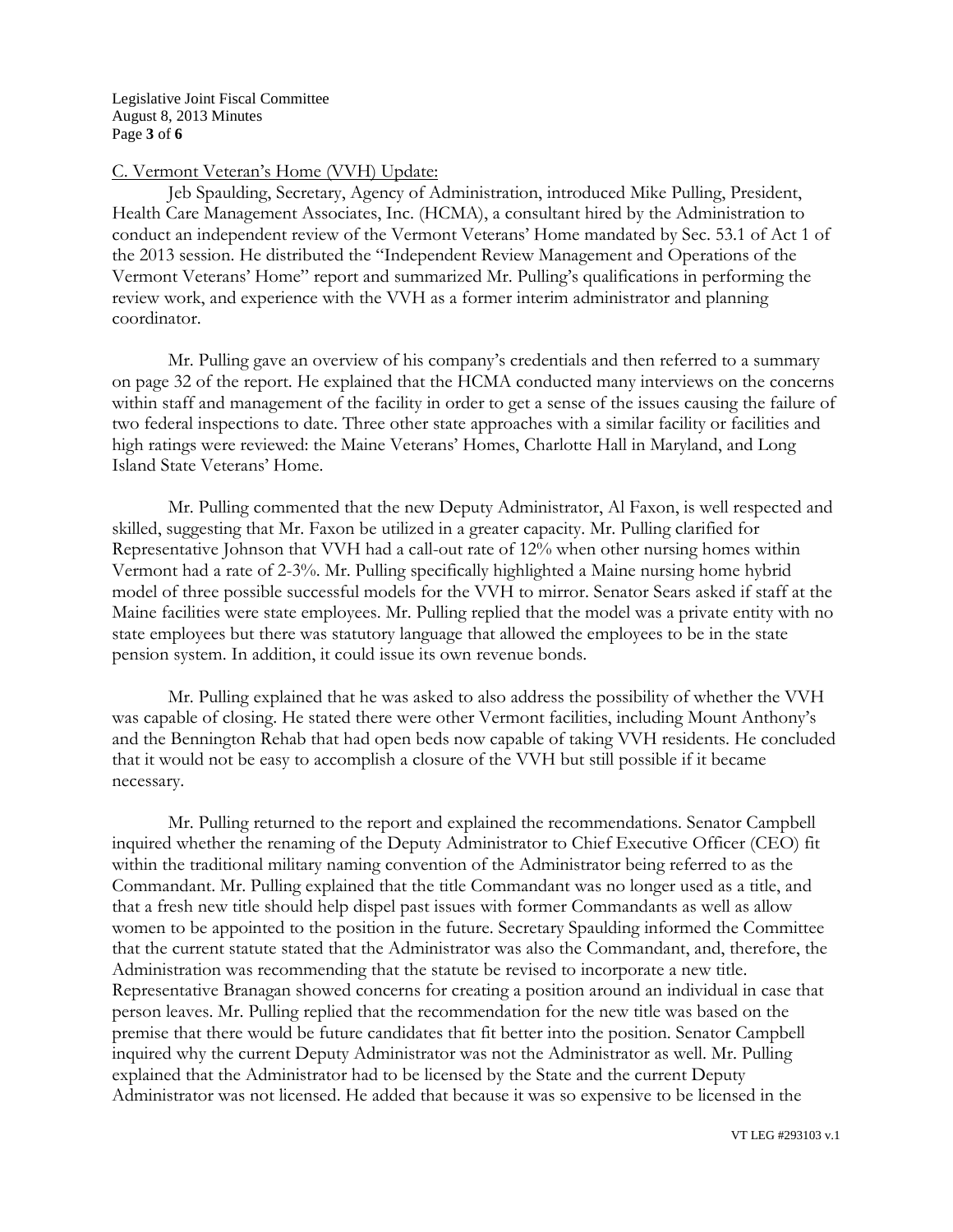#### Legislative Joint Fiscal Committee August 8, 2013 Minutes Page **4** of **6**

State of Vermont, there were few licensed Administrators from Vermont. Reciprocity is available as a means to hired licensed administrators outside the State, such as the current licensed administrator who is from Connecticut. Representative Heath inquired what the Administrator's job description would be with the proposed new model. Mr. Pulling replied that the Administrator would focus on the job duties of regulatory requirements, enforcement, and compliance with federal regulations that had proven a big challenge for the VVH. Representative Heath asked what the relationship would be between the Administrator and VVH board. Mr. Pulling explained that was still to be determined but the idea behind making the CEO a board member was for the Administrator to report to the board through the CEO (Deputy Administrator). Representative Heath inquired how the chain of command would work or who would report to whom. Mr. Pulling stated the CEO would be the highest position but the concept was for a more flat and collaborative relationship between the CEO and Administrator that would work as a team to accomplish the goals of the VVH.

Representative Ancel asked who the exempt employees were at the VVH. Joe Krawzyck, Chair, Vermont Veterans' Home Board of Directors, explained the Deputy Administrator and the Administrator were the only exempt employees, but the plan is to have others changed to exempt status. Senator Sears asked for clarification from Mr. Pulling on the definition of maturity used earlier in the testimony when referring to the relationship between the VSEA/VVH staff and the VVH management. Mr. Pulling explained that there should be a more focused means to address organizational needs and issues through better communication.

Mr. Pulling completed his report summary by stating there were many positive elements at the VVH but change was critical for the facility to succeed. Senator Ashe inquired, of the amount of residents that needed a higher level of care and the overall staffing levels of VVH, how that compares to other institutions and whether there could be another way of administering the facility and still keeping its core component in place. Mr. Pulling replied that the VVH had the highest staffing of any other State nursing home facility or Veterans' Home. He added that the caveat to that statement was that VVH had a very difficult population that included a high concentration of males (3/4 of the population), there are 136 residents with 6 requiring licensed residential care, with the remaining 130 requiring skilled nursing. Within the four operational skilled nursing communities, two require memory care that has more challenging staffing needs. While the acuity is low compared to other facilities, there is a higher amount of men which are typically heavier. A recommendation within the report suggests an outside entity review the VVH medical coding to determine whether staff is accurately documenting medical conditions to receive full reimbursement from Medicare, Medicaid, and federal Veteran's Benefits. He also suggested that Vermont mirror Maine's model of providing residential care for veterans with mild to moderate memory care, rather than the more regulated skilled nursing home care.

Senator Sears commented that hearing the negative comments on the VVH were difficult to digest for all the different interest groups but that the report was crucial in raising issues and moving the VVH forward. He then inquired as to what was the proposed amount the VVH would need to offset its budget deficit for the BAA process beyond the \$2 million already realized by the Administration. Mr. Pulling stated that if the VVH were able to move beyond the low census rate and federal compliance issues, then the State may see a net gain of \$700,000 to \$800,000 from the \$2 million FY2014 proposed Budget Adjustment Act (BAA) amount. Senator Kitchel inquired what the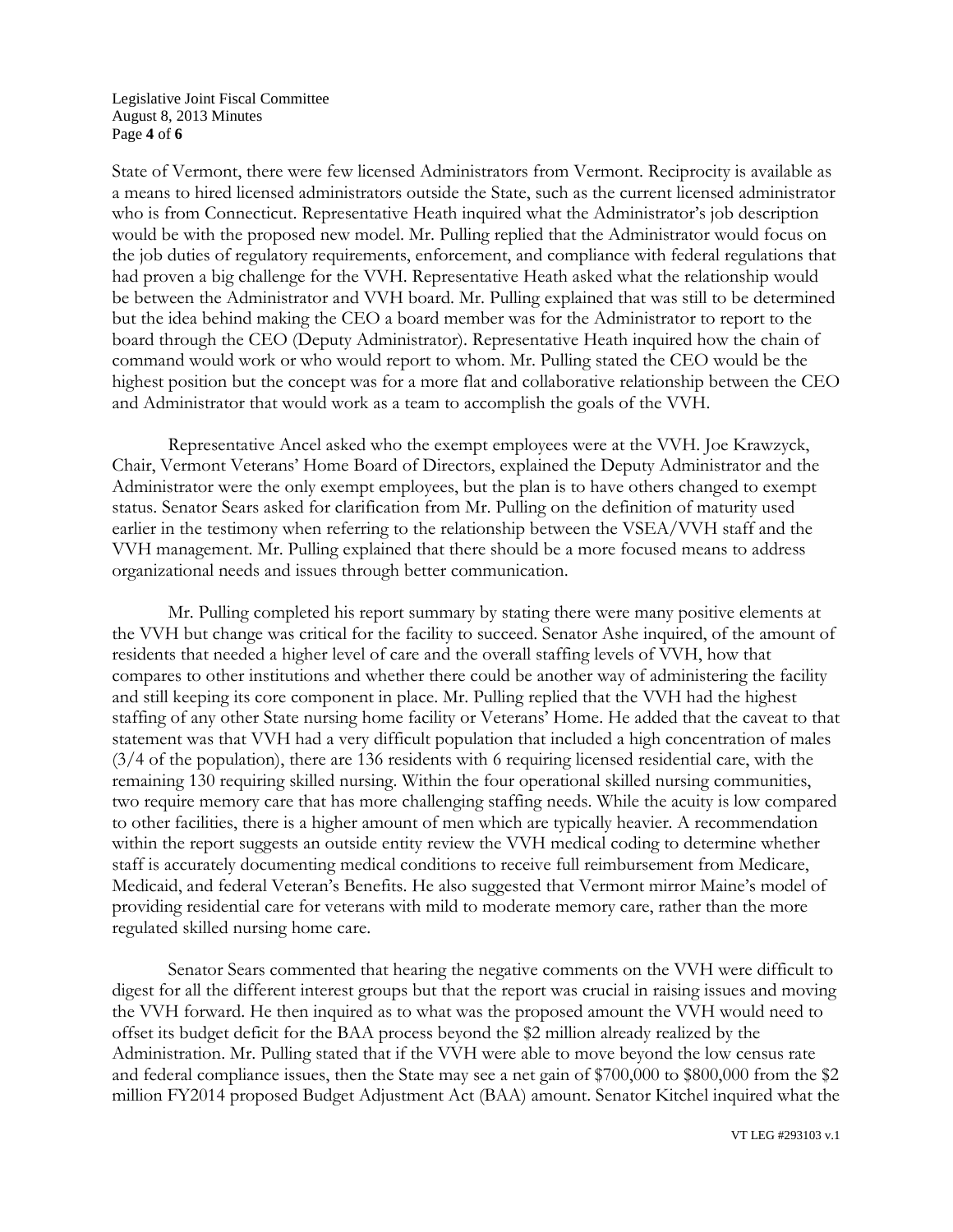Legislative Joint Fiscal Committee August 8, 2013 Minutes Page **5** of **6**

estimated turnaround time would be for the proposed VVH plan to achieve the additional revenues from the increase in the census, the infusion of part-time employees, and scheduling adjustments. Mr. Pulling explained it should take no more than a year to cover its deficits.

Representative Heath asked where the State stands with the Centers for Medicare and Medicaid Services (CMS). Mr. Pulling stated that the VVH was still under the enforcement cycle, and the decertification date was August 26, 2013. Secretary Spaulding clarified that between now and August 26 there would be another inspection from CMS. Representative Heath asked if the Administration had a contingency plan. Mr. Pulling explained the VVH would have 90 days' notice if it did not pass inspection, and 30 days to have a contingency plan in place. He added that CMS would maintain its funding to VVH during those 30 days, then cease its funding.

Secretary Spaulding asked to comment on the report, stating that despite the trials and tribulations of the VVH, there had been tremendous improvement. He added that there was a new board chair, Joe Krawzyck, who is involved in the VVH on a regular basis. He praised the nursing consultants for disposing of the mandatory overtime for staff, and encouraged both the staff and management to focus on the future of the VVH. Secretary Spaulding stated the Administration would like to see some of Mr. Pullings' recommendations enacted with some variations, such as changing the title of Deputy Administrator to Chief Operating Officer (COO), and keeping the current mix of board members. He added that the Administration supports VVH in receiving specialized assistance from the Administration but does not support any changes to management at this time. The Administration preferred to put on hold working with the Maine model or changing the current VVH model, and instead he advocated working with VSEA and management to voluntarily setup a new bargaining unit for medical staff that included the VVH and the new State Hospital State employees.

Senator Kitchel commented that the last report of CMS showed a possible funding deficit of \$12 million for VVH if it failed its next inspection, and she inquired if that deficit was still a possible reality. Secretary Spaulding confirmed it was possible and then explained that the Administration planned to address the situation if it occurred, but reality was that the State was not capable of absorbing \$12 million for the VVH on an annual basis.

Representative Johnson queried if the modified plan from the Administration to change the Deputy Administrator to a COO instead of a CEO allowed for the same integration of the board and the people knowledgeable of the daily technicalities and routine of the VVH. Secretary Spaulding replied that with the new board chair [Mr. Krawczck] at the VVH on a routine basis, it was not necessary for the COO to have a board seat at this time. Senator Sears asked where the Administration stood on VVH hiring part-time staff to avoid overtime of full-time staff. He also referred to a memo, written by Rebecca Wasserman and dated April 23, 2013, that stated Vermont had limited authority to make changes to the VVH, and he asked if the recommendations of the Administration were within the scope of that authority. Secretary Spaulding replied that the Administration strongly supports the recommendation of hiring part-time staff, which the VVH could accomplish.